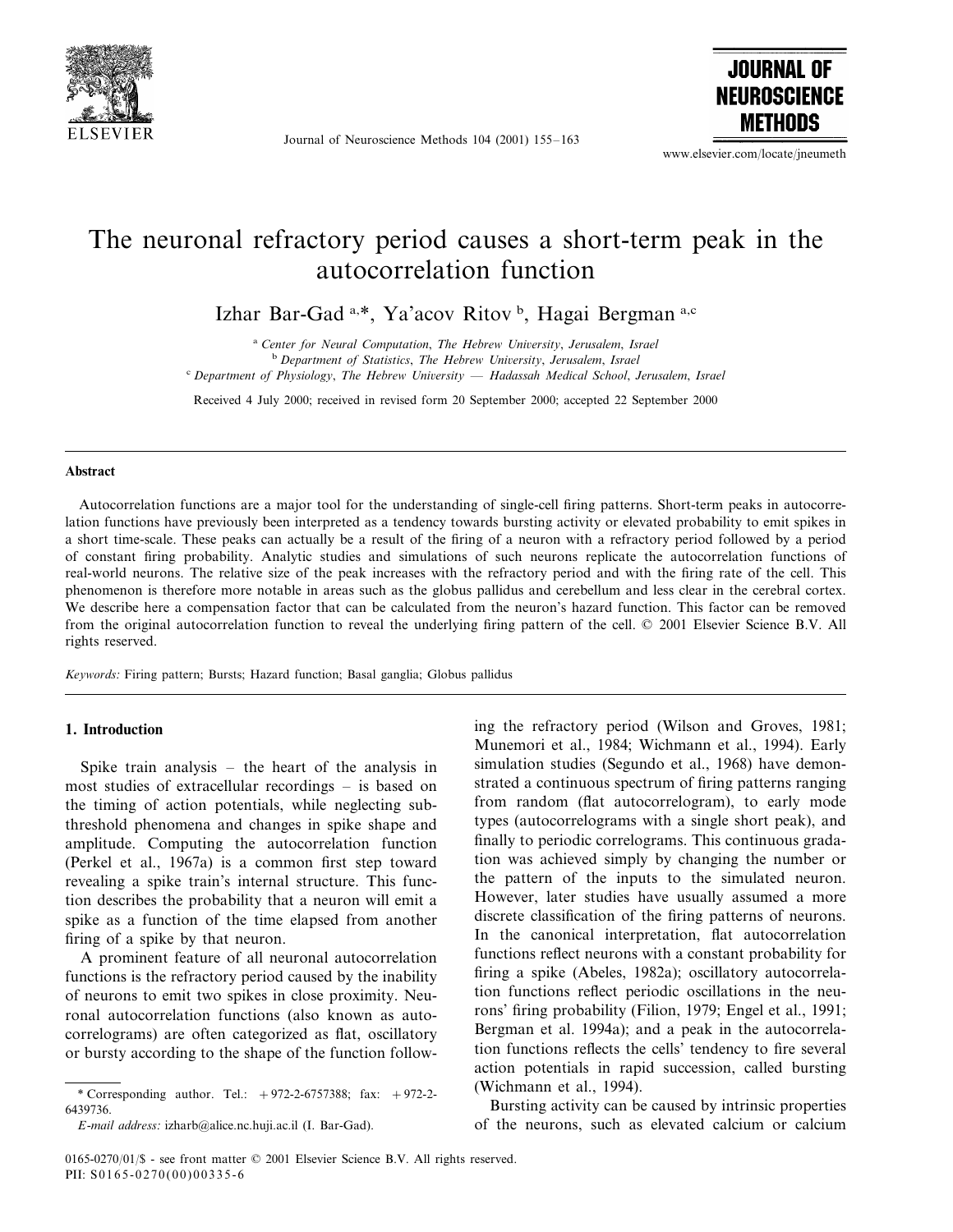conductance levels, or by extrinsic input, such as prolonged synchronous synaptic activity. Bursts may have a special role in synaptic plasticity and information processing in the brain (Lisman, 1997). The definition of bursting activity varies according to the research field. Intracellular/computational researchers use the definition of firing dynamics on multiple time-scales (Rinzel, 1987). Researchers using extracellular recording methods in behaving animals use the functional definition of enhanced firing probability on a short time-scale following the emission of spikes (Abeles, 1982b). The area of the peak in the autocorrelation function is used for estimating the average burst size, that is, the number of spikes within a burst is approximately twice the size of the area (Abeles, 1982b; Bergman et al., 1994a; Colder et al., 1996).

In this manuscript we show that short peaks in the autocorrelation function may be the result of the refractory period of cells with high firing rate and not of the elevated firing probability (bursting activity). We further demonstrate how this effect can be compensated by calculation of an equivalent renewal process using parameters extracted from the hazard function of the cell.

## **2. Methods**

## <sup>2</sup>.1. *Electrophysiological data*

Electrophysiological examples were obtained from various physiological recordings made previously in our laboratory (Wichmann et al., 1994, 1999; Nini et al., 1995). We used standard physiological techniques for extracellular recording of spiking activity of neurons in behaving primates (Nini et al., 1995). Stability and recording quality were evaluated off-line, and only wellisolated and stable spike trains — those with stable spike waveforms, stable firing rate and consistent responses to behavioral events — were included in this study. The length of the recordings varied in the range of 200–3000 s. The autocorrelation functions were calculated using 1-ms bins and normalized to reflect the firing rate for each bin using standard methods (Abeles, 1982b). The autocorrelation values at time zero (reflecting the number of spikes) were removed.

# <sup>2</sup>.2. *Simulation technique*

The neurons were modeled as a realization of a renewal process featuring reduced initial probability followed by a constant probability. A renewal process is defined as effected only from the last spike and not from any event prior to it, i.e. all sub-threshold phenomena are being reset by the last action potential. This specific renewal process has been previously addressed as a Poisson process with a refractory period (MacGregor, 1987; Reich et al., 1998). In the model, cells have a constant firing probability (*p*) for each time bin  $(\Delta t)$ . However, after a spike occurs the neuron enters a refractory period (of length  $\tau_r$  bins) in which its probability of firing is smaller than the steady-state probability. We used two different kinds of refractory periods: a simple refractory period was defined as zero firing probability for the entire period; a complex refractory period was defined by a sequence of probabilities  $p_r(1)...p_r(\tau_r)$  with values between 0 and p. The values of  $p$  and  $\tau_r$  depend on the brain area being modeled, e.g., typical values for the globus pallidus are  $0.05 \le p \le 0.25$ , 4 ms  $\le \tau_r \le 8$  ms (DeLong, 1971). The time bin  $(\Delta t)$  is assumed to be smaller than the refractory period, and the probability of multiple spikes in the same bin is assumed to be very small. Throughout both the electrophysiological recordings and the simulations the default bin size was 1 ms. The length of the simulation was in the range of the duration of the electrophysiological recordings  $(10^6 \text{ bins} = 1000 \text{ s})$ .

## **3. Results**

### 3.1. *Short*-*term peaks in electrophysiological studies*

Neurons in many areas of the nervous system display short-term 'bursty' autocorrelation functions. Some of the autocorrelation functions of such cells are shown in Fig. 1: a neuron from the globus pallidus external segment (1a) and from the internal segment (1b), a neuron from the substantia nigra pars reticulata (1c) and a subthalamic nucleus neuron (1d). Other examples from the literature include spinothalamic tract neurons in the spinal cord (Surmeier et al., 1989, Figs. 6c and 7c), neurons of the somatosensory cortex (Ahissar and Vaadia, 1990, Figs. 2 and 3), striatum (Wilson 1993, Fig. 13b,c), substantia nigra (Wilson et al., 1977, Figs. 1 and 8), and cerebellum (Ebner and Bloedel, 1981, Fig. 2c). The shape of the autocorrelation is characterized by a generally flat function except for a short-term structure at time-scales of several milliseconds up to a few tens of milliseconds. These autocorrelation graphs can be clearly divided into several consecutive phases (1a). The refractory phase consists of the refractory period of the neuron and features low correlation values. This phase is followed by an elevated correlation phase featuring a peak in the correlation values. After this phase the autocorrelation function returns to a steady-state value, sometimes with a short, damped oscillation phase (for example, 1c and see Bergman et al., 1994b, Fig. 2d; Ebner and Bloedel, 1981, Fig. 2d). Traditionally (Rodieck et al., 1962; Perkel et al., 1967a; Abeles, 1982b), cells with such autocorrelation graphs were viewed as neurons with a tendency for burst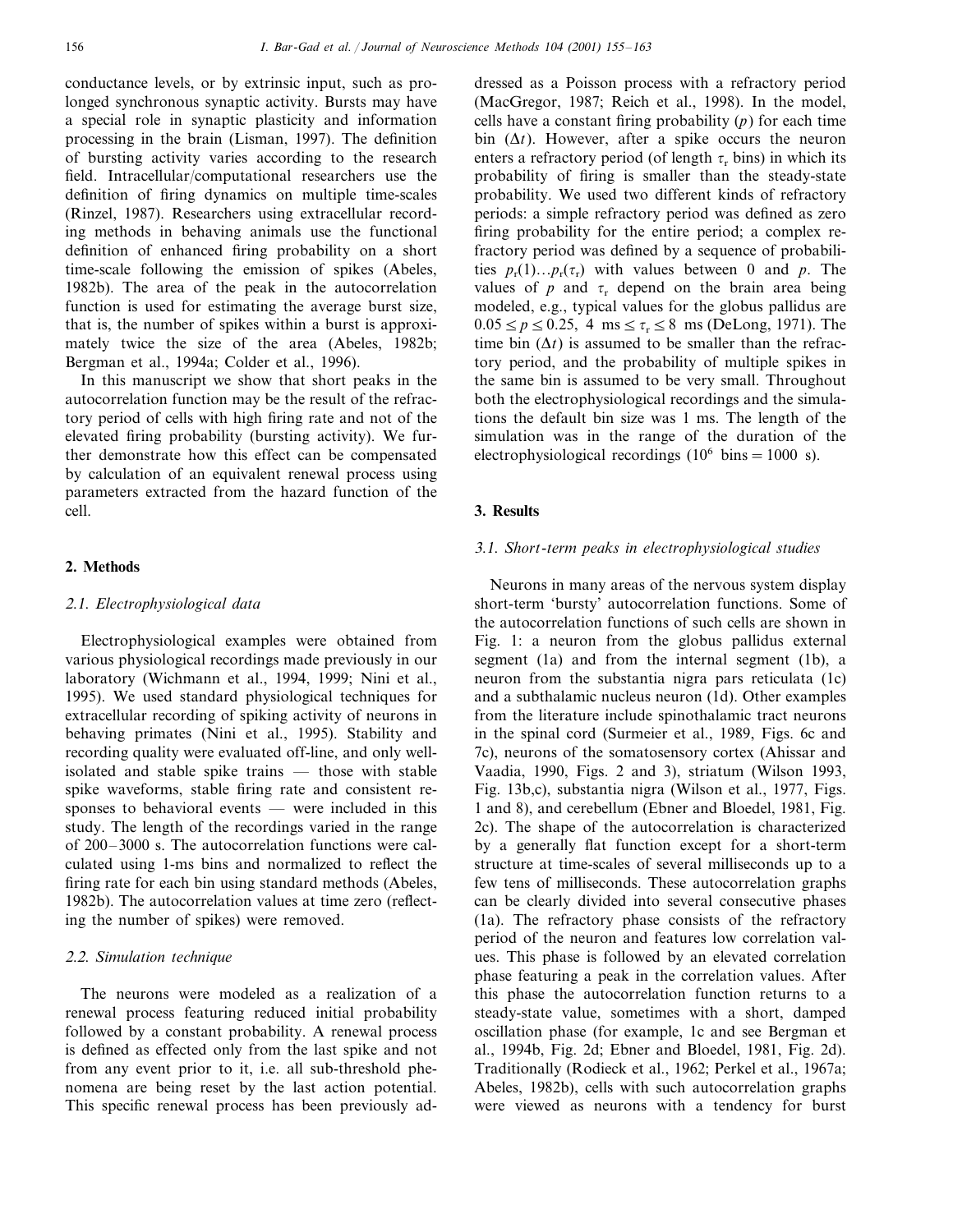creation due to the peak in the autocorrelation. However, our new analysis and simulations will show that such a graph can arise from the activity of a cell that does not change its firing probability following previous activity.

# 3.2. *Simple refractory period model* — *simulation and analysis*

The simple refractory period (SRP) model describes a cell with an absolute refractory period but no relative refractory period. This simplified model can be solved analytically in a simple manner, and the logic of its results is easily explained. We simulated the SRP model by setting firing probability  $(p)$  as a function of time elapsed since the last spike (*t*). This probability is actually the hazard function of the simulated neuron, the probability of a spike at time *t* assuming that no spikes were emitted during the interval  $0 \rightarrow t-1$ :

$$
p_{t} = \begin{cases} 0 & t \leq \tau_{r} \\ p & t > \tau_{r} \end{cases}
$$
 (1)

The result of simulating such a neuron for the SRP model is shown (2a), and the resemblance to the 'bursty' autocorrelation functions is readily apparent. The shape of the autocorrelation function clearly resembles the experimental results, with typical shortterm periods of refractory phase, elevated phase and damping oscillations leading to steady state.

The exact values of the autocorrelation function can be calculated analytically for the SRP model. The value of the function at offset (time) *t* can be described by the correlation variables  $a_t$  (reflecting the firing rate  $\lambda_t$ multiplied by the bin size  $\Delta t$ ). The value of the correlation variable during the refractory period is zero since the probability of firing is zero. The correlation value after that period depends on the probability that a spike occurred during the previous  $\tau_r$  bins, but is otherwise independent of all prior events.

$$
a_{t} = \begin{cases} 0 & t \leq \tau_{r} \\ \left(1 - \sum_{i=1}^{\tau_{r}} a_{t-i}\right) & t > \tau_{r} \end{cases}
$$
 (2)

This function reaches maximum at the bin immediately following the refractory period (offset  $\tau_r+1$ ), and its value is



Fig. 1. Examples of autocorrelation functions: (a) globus pallidus external segment (GPe); (b) globus pallidus internal segment (GPi); (c) substantia nigra pars reticulata (SNr); (d) subthalamic nucleus (STN). Phases in the autocorrelation function: (1) refractory phase; (2) elevated phase; (3) oscillatory phase; (4) steady state.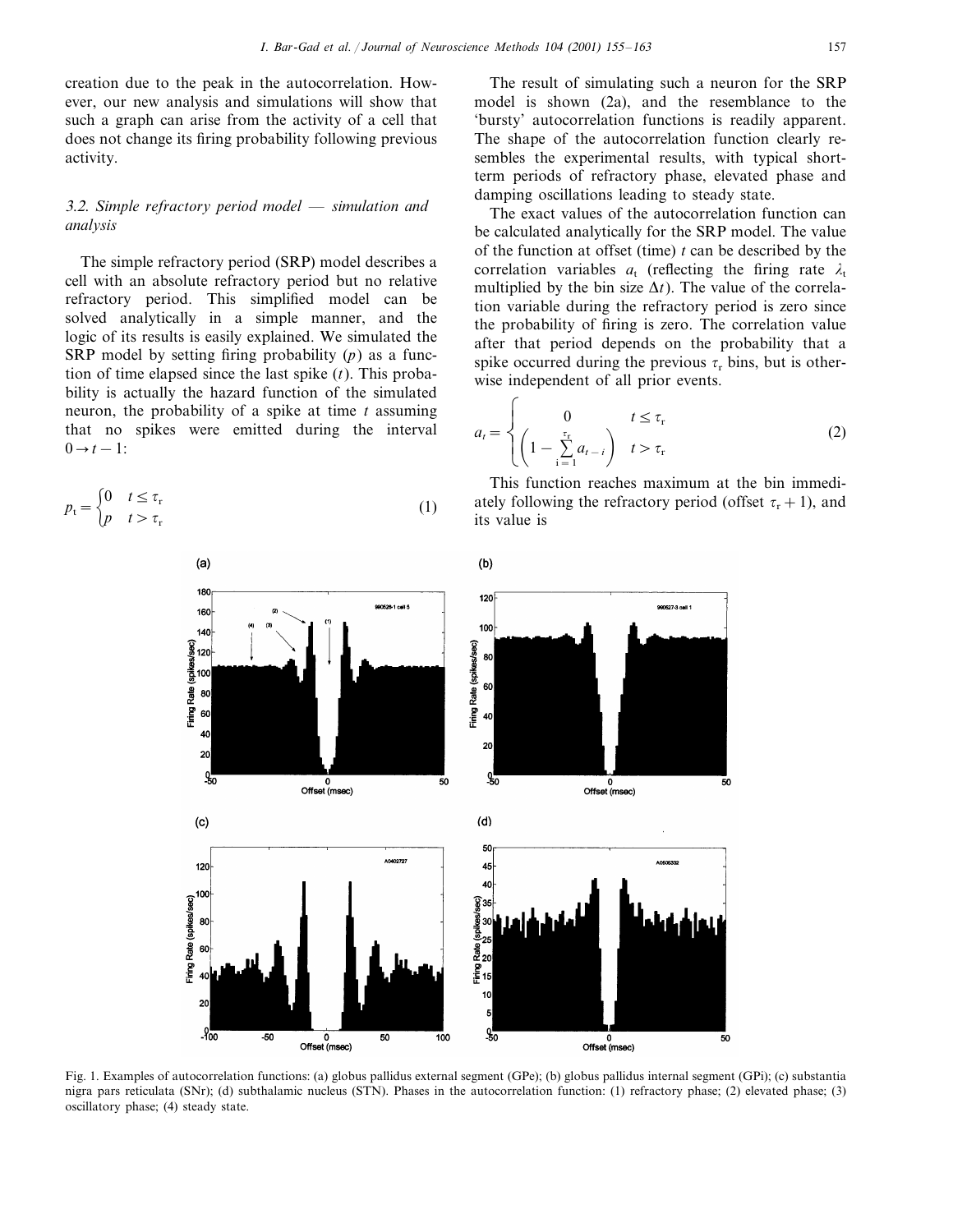

Fig. 2. Simulated and analytically calculated autocorrelation functions displaying short-term peaks. (a) Simple refractory period ( $\tau_r = 6$  ms,  $P=0.1$ ), solid bars represent the analytically calculated value and the dots represent the simulated neuron. The peak in the graph is at time  $\tau_r + 1 \rightarrow 7$  ms,  $\lambda_{\tau_r+1} = p/\Delta t \rightarrow 100$  spikes/s. The steady state of the graph is  $\lambda_{\infty} = p/[\Delta t \cdot (1 + p \cdot \tau_r)] \rightarrow 62.5$  spikes/s. (b) Simulated neuron using complex refractory period ( $\tau_r = 8$  ms,  $p = 0.12$ ). (c) Simulated neuron using complex refractory ( $\tau_r = 10$  ms,  $p = 0.25$ ). Both complex cases use exponential refractory periods ( $p_t = k^{(\tau_r + 1 - t)} \cdot p$   $t \le \tau_r$ ,  $k = 0.5$ ).

$$
a_{\tau_{r}+1} = p \tag{3}
$$

The limit of the process at infinity satisfies

$$
a_{\infty} = (1 - \tau_{r} a_{\infty}) \cdot p \qquad t \to \infty \tag{4}
$$

leading to the steady-state value

$$
a_{\infty} = \frac{p}{1 + p \cdot \tau_{\rm r}}\tag{5}
$$

An example of an analytically calculated autocorrelation function is shown (2a), and a qualitative explanation for the results appears in Section 4.

# 3.3. *Complex refractory period model* — *simulation and analysis*

The complex refractory period (CRP) model describes a cell with a refractory period containing firing probabilities smaller than the steady-state probability. In most cases, there would be an absolute refractory period followed by a period of monotonically increasing probability, but the analysis is not limited to such cases. The cells were simulated using the general description of the firing probability (hazard function):

$$
p_t < p \quad t \le \tau_r \\
p_t = p \quad t > \tau_r\n \tag{6}
$$

Calculating the size of the autocorrelation function at time *t* requires definition of the parameter  $q_t$  that reflects the probability for a first spike at offset *t*, reflecting the inter-spike interval (ISI) distribution. This parameter can either be extracted directly from the ISI distribution or calculated from the hazard function:

$$
q_{t} = p_{t} \prod_{i=1}^{t-1} (1 - p_{i}) = p_{t} \cdot \left(1 - \sum_{i=1}^{t-1} q_{i}\right)
$$
 (7)

The autocorrelation value at offset *t* can be calculated recursively:

$$
a_{t} = q_{t} + \sum_{i=1}^{t-1} q_{i} a_{t-i}
$$
\n(8)

The steady-state value can be calculated from the mean time until the first spike:

$$
a_{\infty} = \frac{1}{\sum_{t=1}^{\infty} q_t \cdot t}
$$
 (9)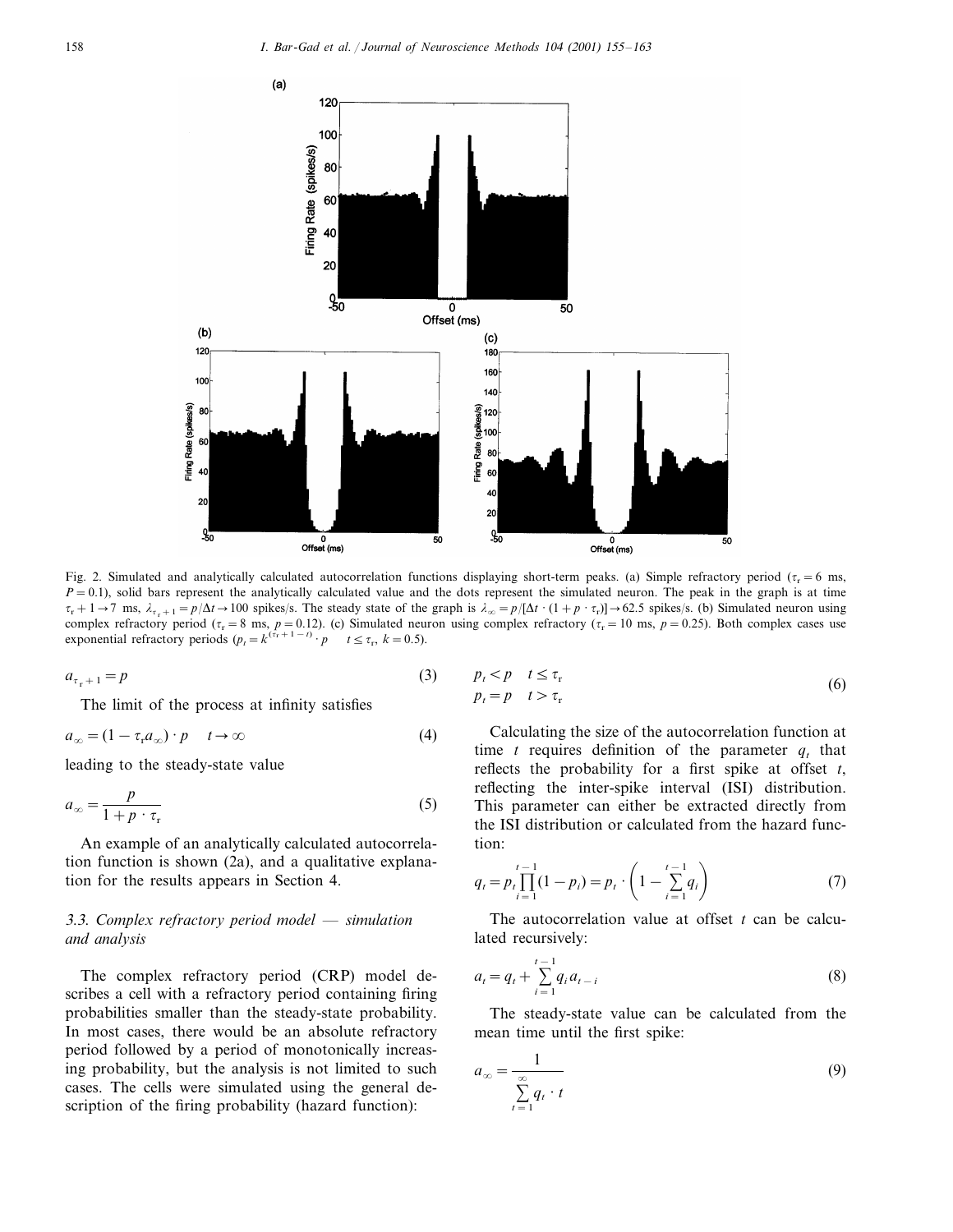The shape and size of the peak in the autocorrelation function are determined by the shape and length of the refractory period as well as by the firing probability (2b, c).

## 3.4. Quantitative description of the peak phenomenon

The difference between the peak value and the autocorrelation steady-state value (delta peak) varies greatly, depending on various parameters characterizing the neuron. These parameters include the probability of firing, length of the refractory period, and the shape of the refractory function. For simplicity, only the SRP model is analyzed, and some computational results are given for other cases. The delta peak can be estimated by the difference between the peak immediately following the refractory period  $(a_{\tau+1})$  and the steady state  $(a_{\infty})$ . This delta peak is a function of the duration of the refractory period  $(\tau_r)$  and firing probability (*p*), or alternatively the more easily measured average firing rate  $(\lambda_{\infty} = a_{\infty}/\Delta t)$ 

$$
\Delta a = a_{\tau_{\rm r}+1} - a_{\infty} = \frac{p}{\frac{1}{p \cdot \tau_{\rm r}} + 1} = \frac{a_{\infty}}{\frac{1}{a_{\infty} \cdot \tau_{\rm r}} - 1}
$$

$$
= \frac{\lambda_{\infty} \Delta t}{\frac{1}{\lambda_{\infty} \Delta t \cdot \tau_{\rm r}} - 1} \tag{10}
$$

The difference increases monotonically with the firing rate  $\lambda_{\infty}$  and *p* and is shown in 3a. Complex refractory periods retain the same basic dependency of the phenomenon size on both  $\tau_r$  and *p* (or  $\lambda_{\infty}$ ). However, the actual size of the difference is generally smaller and depends on the values of the refractory function:  $p_r(1)...p_r(\tau_r)$  (3b). The values of calculated differences for parameters typical to different brain areas are shown in Table 1.

The duration of the elevated phase is  $\tau_r$  but at the end of this phase it may decrease to sub-steady-state values. In cases of very high firing rate or very long refractory periods the autocorrelation function may assume a damped oscillation shape with oscillations of length  $\tau_r$  (2c). This oscillatory autocorrelation function is the extreme case of this phenomenon, and reflects the fact that neurons with both high firing rates and long refractory periods tend to display periodic discharge patterns. The repetitive discharge of spinal motor neurons is a classical example of this effect. Simulation of the spinal motor neuron firing clearly demonstrates the regularizing effect of the refractory period on the firing pattern of the cell (Kernell, 1968).

# <sup>3</sup>.5. *Peak phenomenon estimation and remo*6*al from real data*

Estimation and removal of the phenomenon from the

data can be performed assuming that the neuronal firing may be described as a renewal process. The original autocorrelation function is calculated for the recorded data (4a, b). The first stage consists of assessing the refractory period (length and relative values) and the mean firing probability during the steady state (following the refractory period). These variables can be extracted from the hazard function  $(h_t)$  calculated for the neuron (4c, d). Once the mean steady-state value of the hazard function  $(h)$  is calculated, the length of the refractory period is calculated as the number of bins following the reference spike with lower firing probabil-

 $(a)$ 



Fig. 3. Quantitative estimation of the amplitude of the short-term peak effect. (a) Estimation of the difference between the maximal peak and the steady state value (delta peak) as a function of the refractory period length  $(\tau_r)$  and the firing rate ( $\lambda$ ) for the SRP model. (b) Estimation of the delta peak for the CRP model using a moderate slope exponential period  $(p_t = k^{(\tau_t + 1 - t)}p \quad t \le \tau_t, k = 0.5)$ .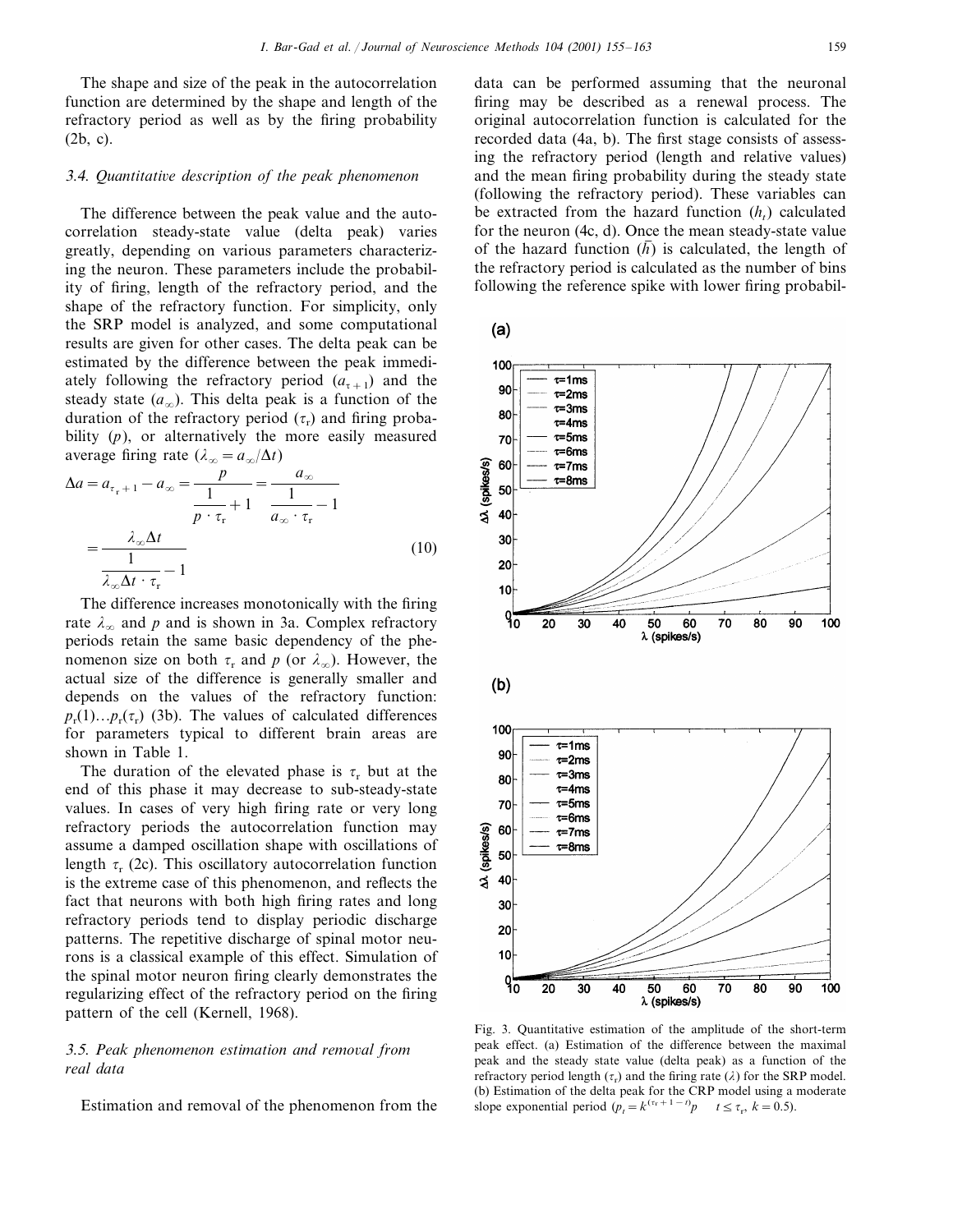| Typical della peak values in various brain areas |                         |                     |                       |                                            |                      |                                            |
|--------------------------------------------------|-------------------------|---------------------|-----------------------|--------------------------------------------|----------------------|--------------------------------------------|
|                                                  | $\lambda_{\infty}$ (Hz) | $\tau_{\rm r}$ (ms) | <b>SRP</b>            |                                            | <b>CRP</b>           |                                            |
|                                                  |                         |                     | $\Delta \lambda$ (Hz) | $\Delta\lambda$ (% of $\lambda_{\infty}$ ) | $\Delta\lambda$ (Hz) | $\Delta\lambda$ (% of $\lambda_{\infty}$ ) |
| Globus pallidus                                  | 60                      |                     | 33.75                 | 56.25                                      | 18.86                | 31.43                                      |
| <b>STN</b>                                       | 25                      | 4                   | 2.78                  | 11.11                                      | 1.51                 | 6.04                                       |
| Cortex                                           |                         |                     | 0.05                  | 1.01                                       | 0.02                 | 0.40                                       |

Table 1 Typical delta peak values in various brain areas<sup>a</sup>

<sup>a</sup> Typical values of firing rate and refractory period for different brain areas and the expected size of the peak over the steady state assuming SRP and CRP with an exponential shape  $(k = 0.5)$ .

ity and the values of the relative refractoriness can be extracted for that period. The probability of firing following the refractory period is set to the mean value to retain the original firing pattern after the compensation.

$$
p_t = \begin{cases} h_t & t \le \tau_r \\ \bar{h} & t > \tau_r \end{cases}
$$
 (11)

The extracted variables enable the construction of a simulated neuron and calculation of its autocorrelation function using and (4e, f). The deviation of the autocorrelation function of the surrogate neuron from its steady state after the refractory period can be removed from the autocorrelation function of the recorded neuron to receive the compensated autocorrelation function (4g, h). The compensation process shows that one of the cells has no underlying bursting activity (4g), whereas the other cell has a significant tendency for bursting (4h).

## **4. Discussion**

The major points emphasized in this article are:

- Short-term peaks in the autocorrelation function do not necessarily reflect bursting activity of the neuron.
- The peaks are significant in neurons featuring high firing rates and/or long refractory periods.
- The underlying firing pattern can be revealed by the compensation method described above.

## <sup>4</sup>.1. *Insight into the peak phenomenon*

The logic in the seemingly surprising shape of the autocorrelation function derives from understanding the role of the refractory period in shaping the cell's temporal firing pattern. The logic is simple when considering the SRP model: At the end of the refractory period the cell has a probability *p* for firing. However, at long offsets the probability of firing is influenced by additional refractory periods. This causes the firing probability to decrease to the steady state value  $p/(1 +$ 

 $p \cdot \tau_r$ ). The logic for the general CRP model is the same; however, the exact values of the peak and steady-state correlations are much less intuitive although they can be formulated nevertheless.

## <sup>4</sup>.2. *Real*-*life applications of the peak phenomenon*

Despite the widespread use of autocorrelation, previous studies have not taken the peak phenomenon into account. The main reason for this is that most of the spike train analyses are performed on data collected in areas with low firing rates, such as the cerebral cortex. In these areas the size of the phenomenon is generally very small (Table 1 and Fig. 3). However, in areas with high firing rate, such as the basal ganglia and the cerebellum, the effect is significant and might obscure underlying firing patterns. Moreover, manipulations causing a change in rate (for example lesion or pharmacological treatment) cause a change in the size of the phenomenon that might be interpreted as an effect on the structure of the spike train (Bergman et al., 1994a), instead of being properly interpreted as an epiphenomenon of rate changes. Multi-unit recordings are also characterized by relatively high firing rates. However, the phenomenon will be significantly smaller since the refractory period is only weakly expressed in these recordings. Event related changes in the firing rate of neurons may result in 'burst-like' activity of these neurons. In those cases, methods like PST and shift predictors (Perkel et al., 1967b; Aertsen et al., 1989), or joint interval histograms (Ebner and Bloedel, 1981; Eggermont, 1990) should be applied to compensate first for the event related changes in the firing pattern of the cells.

Many cells in the central nervous system do not fire in a manner which resembles a Poisson process with a refractory period. Instead, they have long-term complex changes in firing probability. However, even these cells are prone to being biased by the effect shown. Therefore, whenever the autocorrelation function displays excessive peaks on short time-scales (up to  $2\tau_r$ ), they must either be compensated or checked by other means for assessing temporal patterns.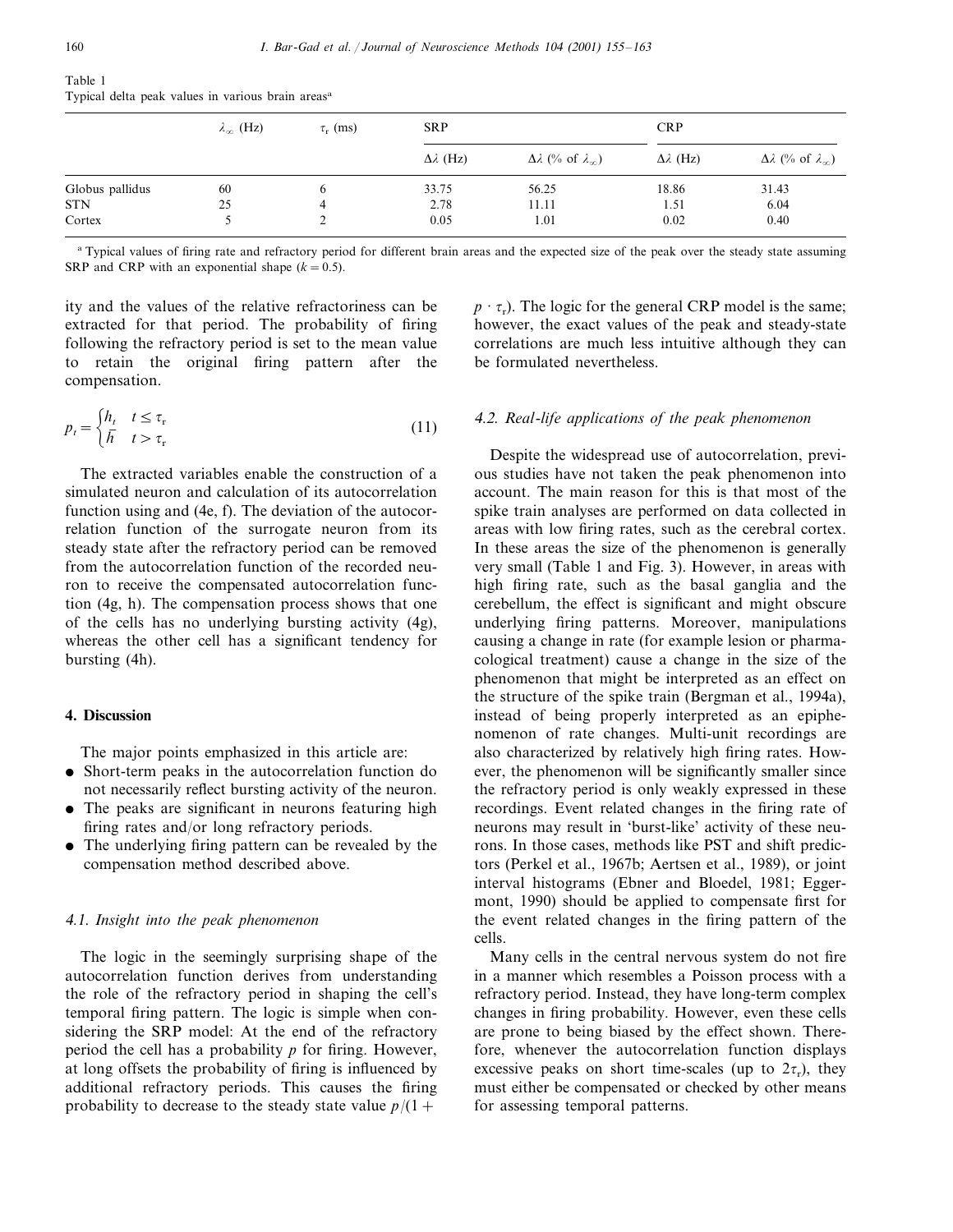

Fig. 4. Estimation and compensation of the short-term peak in the autocorrelation function. (a, b) Measured autocorrelation functions (globus pallidus). (c, d) Estimation of the refractory period length ( $\tau_r$ ) and the mean firing probability ( $\bar{h}$ ) from the hazard functions ( $h_t$ ). (e, f) Surrogate neurons auto-correlation functions. (g, h) Compensated auto-correlation functions, revealing that one of the cells has an underlying bursting tendency while the other has no such tendency.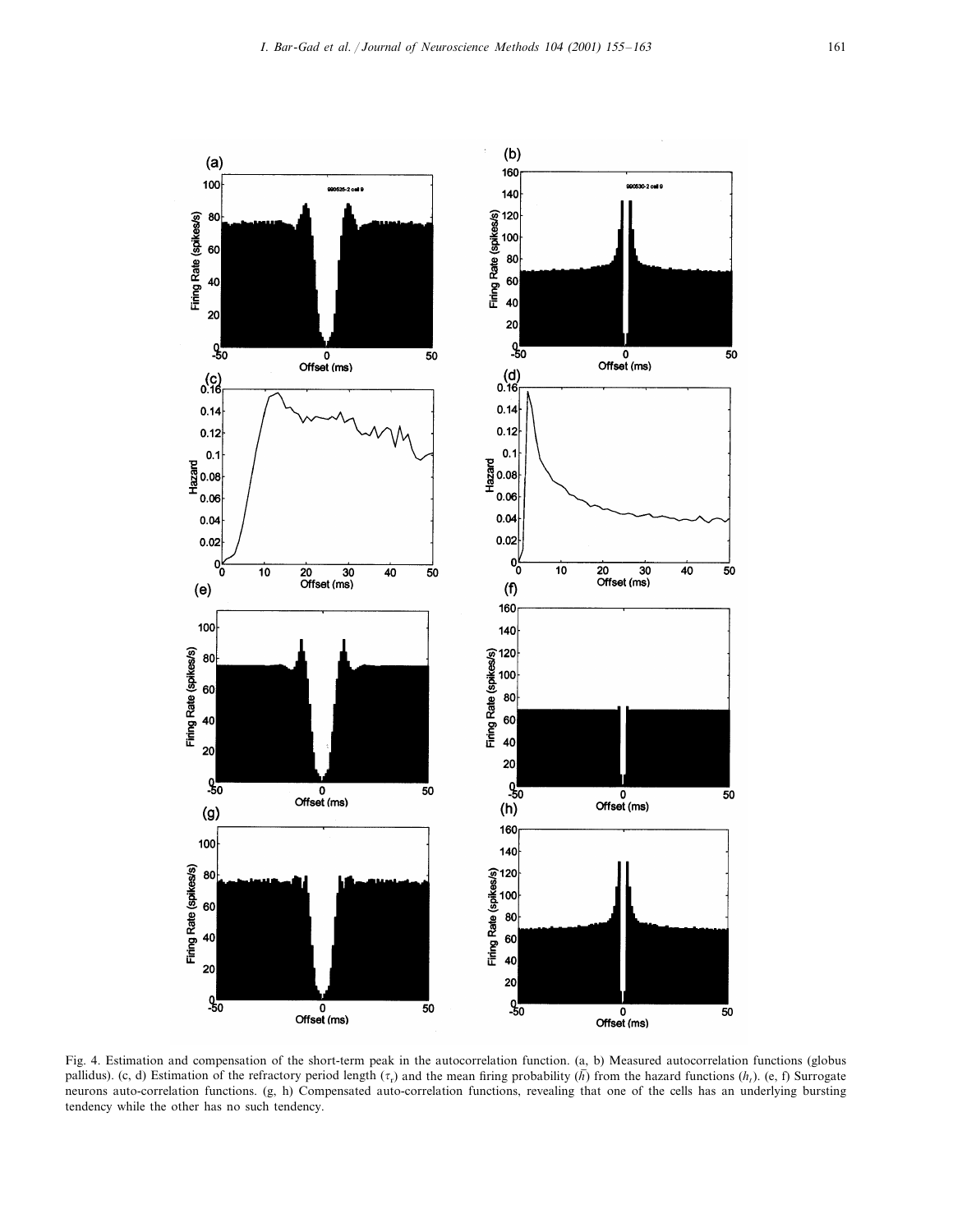# <sup>4</sup>.3. *Other methods for analysis of firing pattern of single spike train*

For correct estimation of bursting activity of neurons, other methods can be used in conjunction with the compensated autocorrelation function. Several measures use standard mathematical methods such as hazard function calculation (Cox and Lewis, 1966) or inter-spike interval (ISI) estimation (Perkel et al., 1967a) to identify multiple peaks in firing. In addition, comparison of successive self-convolutions of the ISI (an order-independent version of the autocorrelation function) can be made with the autocorrelation function. A mismatch between the order-independent and the actual autocorrelation functions indicates a higher order dependence that might be caused by bursting activity (MacGregor and Lewis, 1977). However, these methods fail to reflect long-term effects in the firing pattern due to small spike counts in bins with long offsets. In addition to these standard measures, specific algorithms have been suggested for burst detection (Legendy and Salcman, 1985; Cocatre-Zilgien and Delcomyn, 1992; Mehta and Bergman, 1995). Only a combination of these methods, with a clear understanding of their limitations, can enable complete understanding of the characteristics of neuronal firing.

#### **Acknowledgements**

This study was supported in part by the Israeli Academy of Science, AFIRST and the US–Israel Binational Science Foundation. We thank Moshe Abeles, Opher Donchin and Genela Morris for their critical reading and helpful suggestions. We thank Thomas Wichmann, Gali Havazelet-Heimer, Joshua A. Goldberg and Sharon Maraton for sharing their data with us.

#### **References**

- Abeles M. Local Cortical Circuits. Berlin: Springer-Verlag, 1982a. Abeles M. Quantification, smoothing and confidence limits for single-
- units' histograms. J Neurosci Methods 1982b;5:317–25. Aertsen AM, Gerstein GL, Habib MK, Palm G. Dynamics of
- neuronal firing correlation: modulation of ''effective connectivity''. J Neurophysiol 1989;61:900–17.
- Ahissar E, Vaadia E. Oscillatory activity of single units in a somatosensory cortex of an awake monkey and their possible role in texture analysis. Proc Natl Acad Sci USA 1990;87:8935–9.
- Bergman H, Wichmann T, Karmon B, DeLong MR. The primate subthalamic nucleus. II. Neuronal activity in the MPTP model of parkinsonism. J Neurophysiol 1994a;72:507–20.
- Bergman H, Wichmann T, Karmon B, DeLong MR. Parkinsonian tremor is associated with low frequency neuronal oscillations in selective loops of the basal ganglia. In: Percheron G, McKenzie JS, Feger J, editors. The basal ganglia IV: new ideas and data on structure and function. New York: Plenum Press, 1994b:317–25.
- Cocatre-Zilgien JH, Delcomyn F. Identification of bursts in spike trains. J Neurosci Methods 1992;41:19–30.
- Colder BW, Frysinger RC, Wilson CL, Harper RM, Engel J. Decreased neuronal burst discharge near site of seizure onset in epileptic human temporal lobes. Epilepsia 1996;37:113–21.
- Cox DR, Lewis PAW. The statistical analysis of series of events. London: Metheun & Co Ltd, 1966:1966.
- DeLong MR. Activity of pallidal neurons during movement. J Neurophysiol 1971;34:414–27.
- Ebner TJ, Bloedel JR. Temporal patterning in simple spike discharge of purkinje cells and its relationship to climbing fiber activity. J Neurophys 1981;45:933–47.
- Eggermont JJ. The correlative brain. Theory and experiment in neuronal interaction. Berlin: Springer-Verlag, 1990.
- Engel AK, Kreiter AK, Konig P, Singer W. Synchronization of oscillatory neuronal responses between striate and extrastriate visual cortical areas of the cat. Proc Natl Acad Sci USA 1991;88:6048–52.
- Filion M. Effects of interruption of the nigrostriatal pathway and of dopaminergic agents on the spontaneous activity of globus pallidus neurons in the awake monkey. Brain Res 1979;178:425–41.
- Kernell D. The repetitive impulse discharge of a simple neurone model compared to that of spinal motoneurones. Brain Res 1968;11:685–7.
- Legendy CR, Salcman M. Bursts and recurrences of bursts in the spike trains of spontaneously active striate cortex neuron. J Neurophysiol 1985;53:926–39.
- Lisman JE. Bursts as a unit of neural information: making unreliable synapses reliable. Trends Neurosci 1997;20:38–43.
- MacGregor RJ. Neural and brain modeling. San-Diego: Academic Press Inc., 1987.
- MacGregor RJ, Lewis ER. Neural modeling. New York: Plenum Press, 1977.
- Mehta MR, Bergman H. Loss of frequencies in autocorrelations and a procedure to recover them. J Neurosci Methods 1995;62:65– 71.
- Munemori J, Hara K, Kimura M, Sato R. Statistical features of impulse trains in cat's lateral geniculate neurons. Biol Cybern  $1984.50.167 - 72$ .
- Nini A, Feingold A, Slovin H, Bergman H. Neurons in the globus pallidus do not show correlated activity in the normal monkey, but phase-locked oscillations appear in the MPTP model of parkinsonism. J Neurophysiol 1995;74:1800–5.
- Perkel DH, Gerstein GL, Moore GP. Neuronal spike trains and stochastic point processes. I. The single spike train. Biophys J 1967a;7:391–418.
- Perkel DH, Gerstein GL, Moore GP. Neuronal spike trains and stochastic point processes. II. Simultaneous spike trains. Biophys J 1967b;7:419–40.
- Reich DS, Victor JD, Knight BW. The power ratio and the interval map: spiking models and extracellular recordings. J Neurosci 1998;18:10090–104.
- Rinzel J. A formal classification of bursting mechanisms in excitable systems. In: Lecture notes in biomathematics, 1987:267–81.
- Rodieck RW, Kiang NYS, Gerstein GL. Some quantitative methods for the study of spontaneous activity of single neurons. Biophys J 1962;2:351–68.
- Segundo JP, Perkel DH, Wyman H, Hegstad H, Moore GP. Inputoutput relations in computer-simulated nerve cells. Influence of the statistical properties, strength, number and inter-dependence of excitatory pre-synaptic terminals. Kybernetik 1968;4:157– 71.
- Surmeier DJ, Honda CN, Willis WD. Patterns of spontaneous discharge in primate spinothalamic neurons. J Neurophysiol 1989;61:106–15.